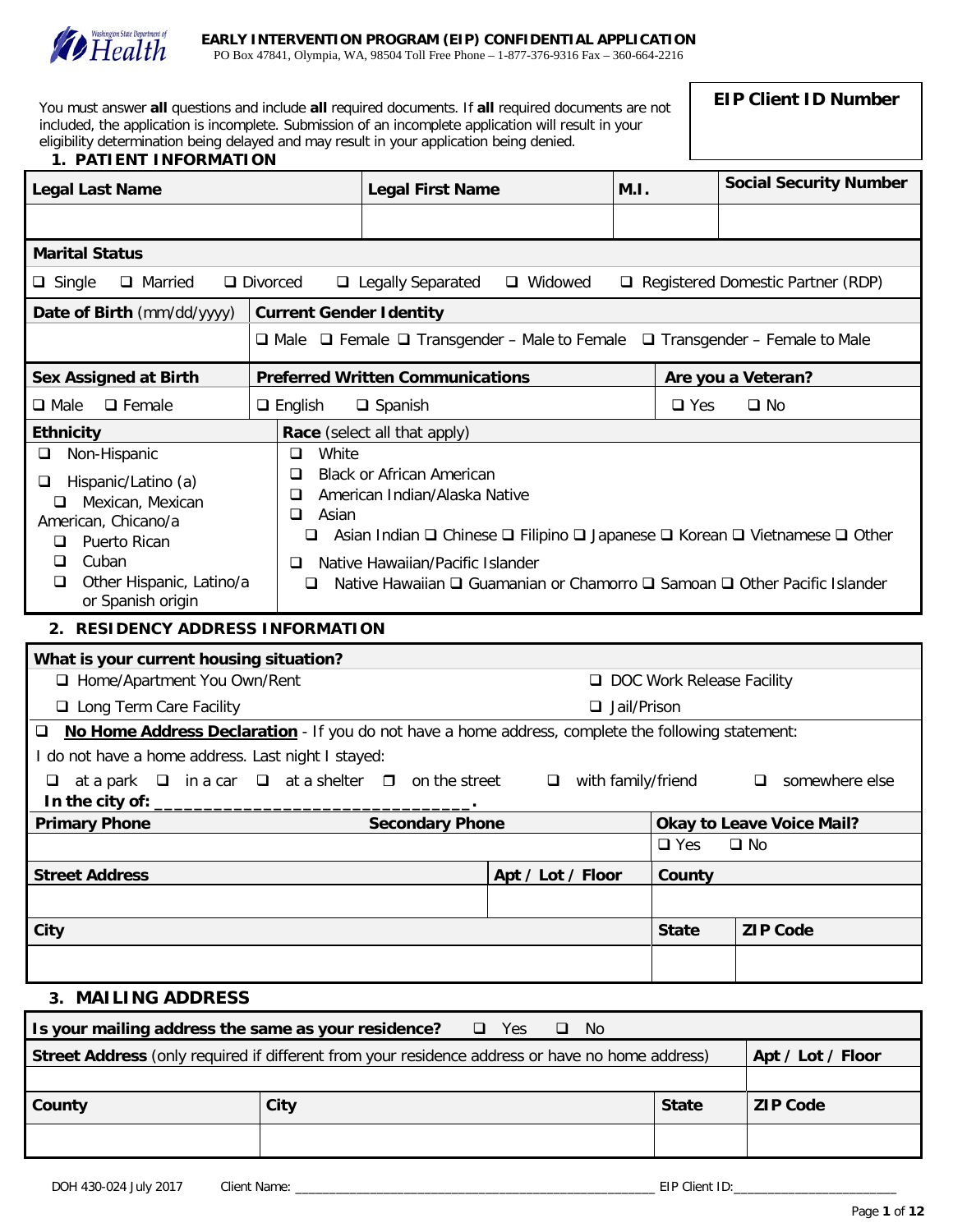

PO Box 47841, Olympia, WA, 98504 Toll Free Phone – 1-877-376-9316 Fax – 360-664-2216

## **4. ELECTRONIC MESSAGING**

| Okay to send email? | $\Box$ Yes | $\Box$ No | Okay to send text messages?       | $\Box$ Yes | No ا |
|---------------------|------------|-----------|-----------------------------------|------------|------|
|                     |            |           | <b>Cell Phone with Area Code:</b> |            |      |
| Email:              |            |           | <b>Cell Phone Carrier:</b>        |            |      |

#### **5. HOUSEHOLD MEMBERS**

| Enter total number of household members                                                                                   |                                                                                                                 | #                                |                                            |  |
|---------------------------------------------------------------------------------------------------------------------------|-----------------------------------------------------------------------------------------------------------------|----------------------------------|--------------------------------------------|--|
| Please complete the section below to document each household member.<br>If more pages are needed, you may copy this page. |                                                                                                                 |                                  |                                            |  |
|                                                                                                                           | <b>Household Member - Applicant</b>                                                                             |                                  |                                            |  |
| <b>Last Name</b>                                                                                                          | <b>First Name</b>                                                                                               | Are you currently an EIP Client? |                                            |  |
|                                                                                                                           |                                                                                                                 | $\Box$ Yes                       | $\square$ No                               |  |
|                                                                                                                           | <b>Relationship to Client (Spouse,</b><br>RDP, Child, some other person you<br>are able to claim on your taxes) | Date of Birth                    | Do you currently have income?              |  |
|                                                                                                                           | <b>SELF</b>                                                                                                     |                                  | $\Box$ Yes<br>$\square$ No                 |  |
|                                                                                                                           | <b>Household Member 2</b>                                                                                       |                                  |                                            |  |
| <b>Last Name</b>                                                                                                          | <b>First Name</b>                                                                                               |                                  | Is this person currently an EIP Client?    |  |
|                                                                                                                           |                                                                                                                 | $\Box$ Yes                       | $\square$ No                               |  |
| Okay to contact?                                                                                                          | <b>Relationship to Client (Spouse,</b><br>RDP, Child, some other person you<br>are able to claim on your taxes) | Date of Birth                    | Does this person currently have<br>income? |  |
| $\Box$ Yes<br>$\square$ No                                                                                                |                                                                                                                 |                                  | $\Box$ No<br>$\Box$ Yes                    |  |
|                                                                                                                           | <b>Household Member 3</b>                                                                                       |                                  |                                            |  |
| <b>Last Name</b>                                                                                                          | <b>First Name</b>                                                                                               |                                  | Is this person currently an EIP Client?    |  |
|                                                                                                                           |                                                                                                                 | $\square$ Yes                    | $\square$ No                               |  |
| Okay to contact?                                                                                                          | Relationship to Client (Spouse,<br>RDP, Child, some other person you<br>are able to claim on your taxes)        | Date of Birth                    | Does this person currently have<br>income? |  |
| $\Box$ No<br>$\Box$ Yes                                                                                                   |                                                                                                                 |                                  | $\Box$ Yes<br>$\square$ No                 |  |
|                                                                                                                           | <b>Household Member 4</b>                                                                                       |                                  |                                            |  |
| <b>Last Name</b>                                                                                                          | <b>First Name</b>                                                                                               |                                  | Is this person currently an EIP Client?    |  |
|                                                                                                                           |                                                                                                                 | $\square$ Yes                    | $\square$ No                               |  |
| Okay to contact?                                                                                                          | <b>Relationship to Client (Spouse,</b><br>RDP, Child, some other person you<br>are able to claim on your taxes) | Date of Birth                    | Does this person currently have<br>income? |  |
| $\square$ No<br>$\Box$ Yes                                                                                                |                                                                                                                 |                                  | $\square$ Yes<br>$\Box$ No                 |  |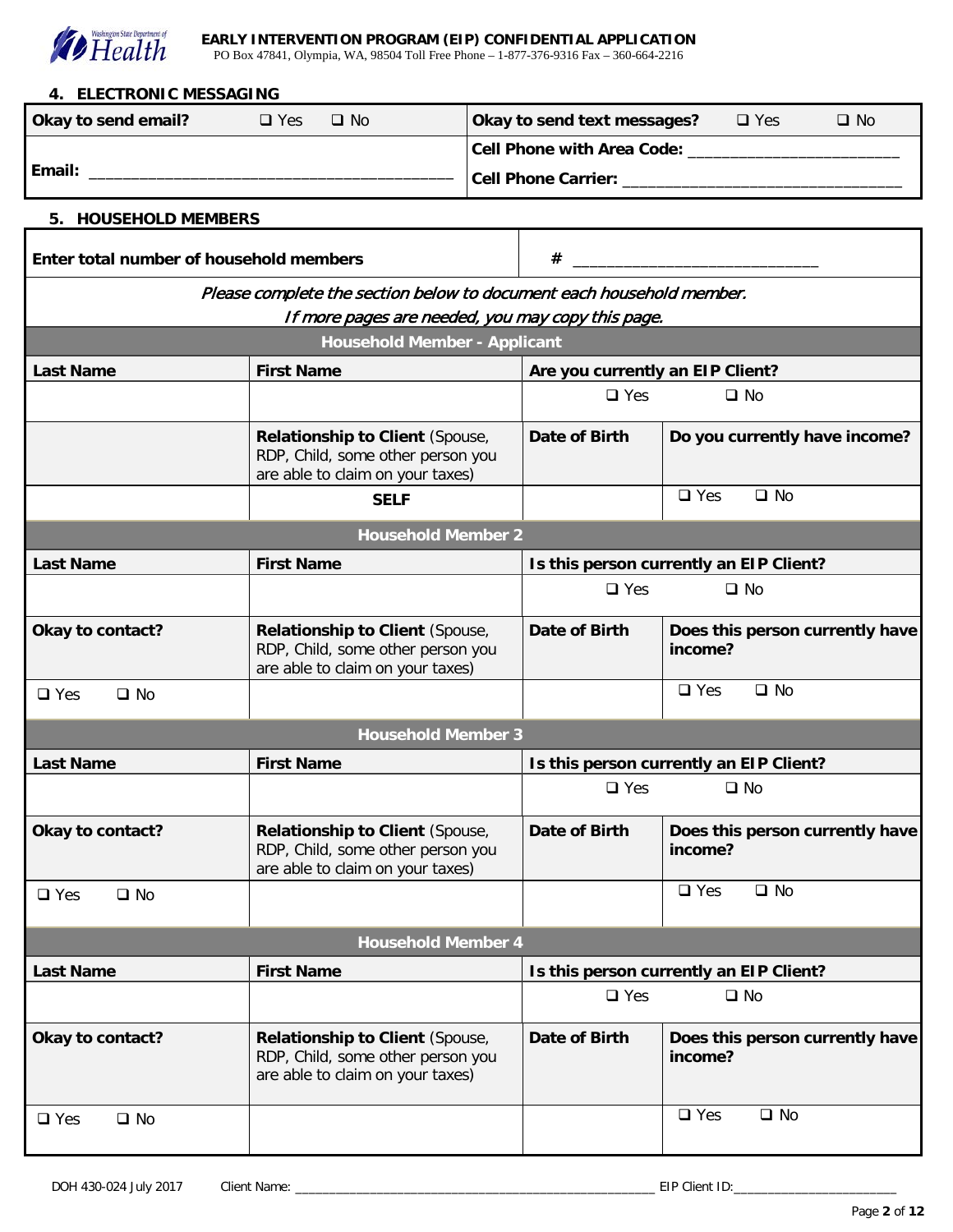

PO Box 47841, Olympia, WA, 98504 Toll Free Phone – 1-877-376-9316 Fax – 360-664-2216

#### **6. HOUSEHOLD INCOME INFORMATION**

**If you and your household do not have income, proceed to the No Income Declaration at the bottom of the page.** Please include **all** required income documentation. (See help guide for types of acceptable income documentation)

| <b>Current Monthly Household Income</b>                    | <b>Who Receives This Income</b>                     | <b>Monthly Gross \$</b>  |
|------------------------------------------------------------|-----------------------------------------------------|--------------------------|
| Wages, salaries, tips, etc.                                |                                                     |                          |
| Taxable interest                                           |                                                     |                          |
| Tax-exempt Interest                                        |                                                     |                          |
| <b>Ordinary Dividends</b>                                  |                                                     |                          |
| <b>Exempt interest Dividends</b>                           |                                                     |                          |
| Taxable refunds of state/local income taxes                |                                                     |                          |
| Alimony or Other Spousal Support Received                  |                                                     |                          |
| Business or Self Employed income/loss (Schedule C or C-EZ) |                                                     |                          |
| Capital gain/loss (Schedule D)                             |                                                     |                          |
| Other gains/losses                                         |                                                     |                          |
| IRA distributions -taxable amount                          |                                                     |                          |
| Pensions and Annuities                                     |                                                     |                          |
| Rental real estate, trust (Schedule E)                     |                                                     |                          |
| Farm income/loss (Schedule F)                              |                                                     |                          |
| Unemployment Income                                        |                                                     |                          |
| Retirement Income from Social Security                     |                                                     |                          |
| Social Security Disability (SSDI)                          |                                                     |                          |
| Supplemental Social Security Income (SSI)                  |                                                     |                          |
| Other Client Income (Jury Duty Pay, Gambling Winnings)     |                                                     |                          |
|                                                            |                                                     |                          |
| Child Support, Workman's Compensation, or Monetary Gift    |                                                     |                          |
|                                                            | <b>Current Monthly Household Income Adjustments</b> |                          |
| <b>MAGI Income Deductions</b>                              | <b>Who Receives This Deduction</b>                  | <b>Monthly Amount \$</b> |
| <b>Educator Expenses</b>                                   |                                                     |                          |
| <b>Business Expenses</b>                                   |                                                     |                          |
| Health Saving Account                                      |                                                     |                          |
| Moving Expenses                                            |                                                     |                          |
| Deductible part of Self-Employment Tax (Schedule SE)       |                                                     |                          |
| Self-Employment Health Insurance Deduction                 |                                                     |                          |
| Self-Employment SEP, SIMPLE plans                          |                                                     |                          |
| Penalty on Early withdrawal of saving                      |                                                     |                          |
| Alimony paid                                               |                                                     |                          |
| <b>IRA Deduction</b>                                       |                                                     |                          |
| Student loan interest deduction                            |                                                     |                          |
| Tuition and Fees                                           |                                                     |                          |
| <b>Domestic Production Activities</b>                      |                                                     |                          |
| Did You File a Tax Return?                                 | $\Box$ Yes<br>$\square$ No                          |                          |
|                                                            | <b>No Income Declaration</b>                        |                          |

 By checking this box, I declare my household and I do not have any income. I understand that EIP may ask for documentation from my previous employer or benefit termination letters at any time. I also understand that I will inform EIP of any income changes within 20 days of the change. If I give EIP untruthful or incomplete information, EIP may deny my eligibility and I may have to pay for services I received if I was not eligible for them.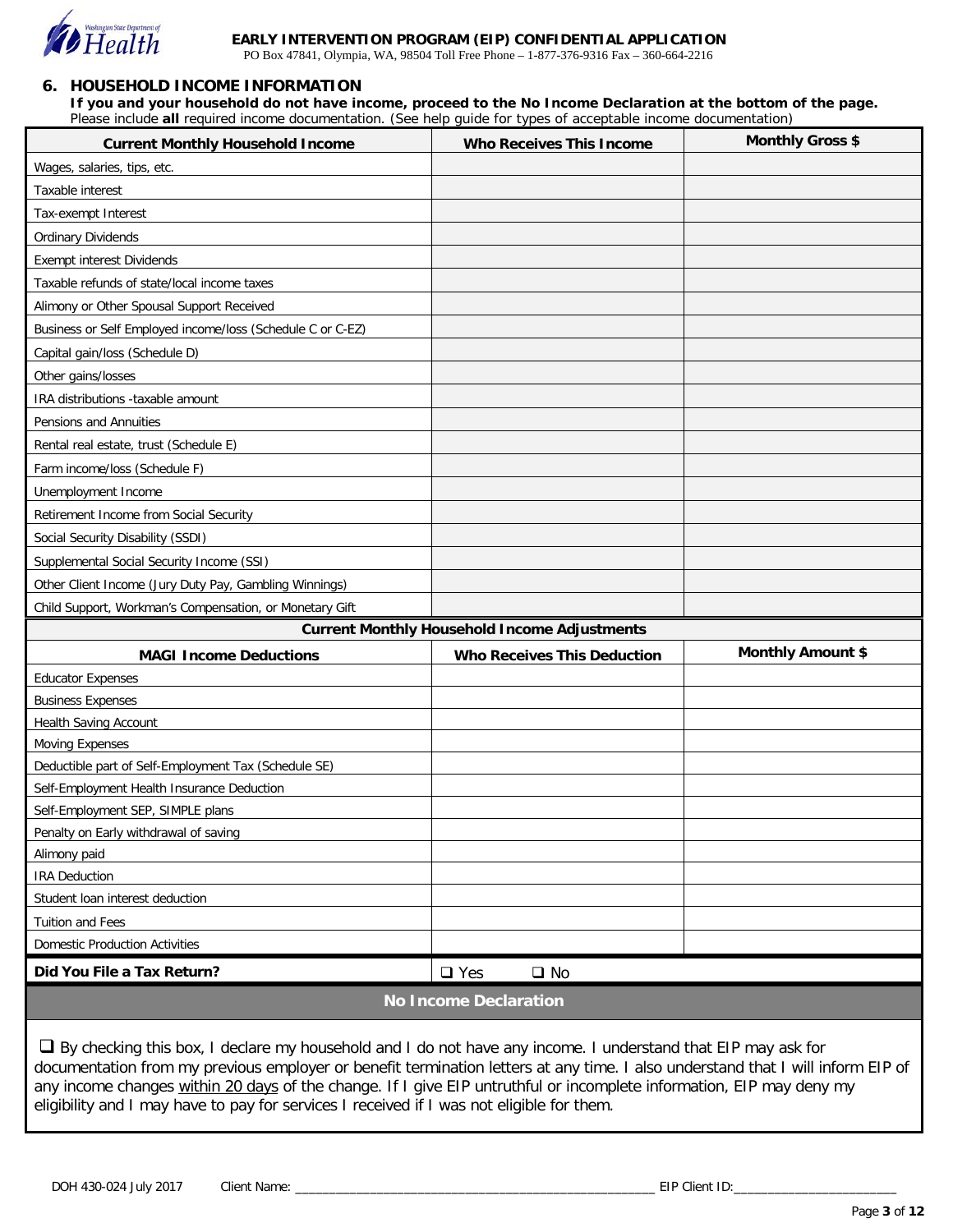

PO Box 47841, Olympia, WA, 98504 Toll Free Phone – 1-877-376-9316 Fax – 360-664-2216

| 7. HEALTH INSURANCE INFORMATION (if more pages are needed, you may copy this page)                       |                                           |                                                                                                                |                                                       |  |
|----------------------------------------------------------------------------------------------------------|-------------------------------------------|----------------------------------------------------------------------------------------------------------------|-------------------------------------------------------|--|
| Do you have health insurance?                                                                            | $\Box$ Yes                                | If yes, you must provide a copy of all insurance cards and check the<br>type of insurance that applies to you. |                                                       |  |
|                                                                                                          | $\square$ No                              |                                                                                                                |                                                       |  |
|                                                                                                          |                                           | If no, does your employer offer insurance? Please tell us when you                                             |                                                       |  |
|                                                                                                          |                                           |                                                                                                                |                                                       |  |
|                                                                                                          |                                           | <b>Health Insurance #1</b>                                                                                     |                                                       |  |
| <b>Status</b>                                                                                            |                                           |                                                                                                                | Would you like assistance paying the monthly premium? |  |
| $\Box$ Applied<br>$\Box$ Active                                                                          |                                           | $\Box$ Yes (See EHIP Enrollment form)<br>$\Box$ No                                                             |                                                       |  |
| Type of coverage?                                                                                        |                                           |                                                                                                                |                                                       |  |
| Medicare: Q Medicare Part A Only Q Medicare Part A & B                                                   |                                           | $\Box$ Medicare Part C (MAPD)                                                                                  | □ Medicare Part D (PDP)                               |  |
| Insurance: $\Box$ Marketplace (Qualified Health Plan)                                                    |                                           | $\Box$ Individual<br>$\Box$ Employer                                                                           |                                                       |  |
| Check if you have VA benefits<br>Do you receive your HIV Care at the VA?<br>$\Box$ No<br>$\Box$ Yes<br>⊔ |                                           |                                                                                                                |                                                       |  |
| Check if you have Indian Health Services<br>$\Box$                                                       |                                           | Do you receive your HIV Care at IHS?                                                                           | $\Box$ Yes<br>$\Box$ No                               |  |
| <b>Insurance Company Name</b>                                                                            |                                           | Policy/Plan Name                                                                                               |                                                       |  |
|                                                                                                          |                                           |                                                                                                                |                                                       |  |
| <b>Effective Date</b>                                                                                    | <b>Is Prescription Coverage Included?</b> |                                                                                                                | <b>Is Medical Coverage Included?</b>                  |  |
|                                                                                                          | $\Box$ Yes                                | $\square$ No                                                                                                   | $\Box$ Yes<br>$\square$ No                            |  |

| Health Insurance #2 (If Applicable)                                                           |                                    |                                         |            |                                                       |
|-----------------------------------------------------------------------------------------------|------------------------------------|-----------------------------------------|------------|-------------------------------------------------------|
| <b>Status</b>                                                                                 |                                    |                                         |            | Would you like assistance paying the monthly premium? |
| $\Box$ Applied<br>$\Box$ Active                                                               |                                    | $\Box$ Yes (See EHIP Enrollment form)   |            | $\Box$ No                                             |
| Type of coverage?                                                                             |                                    |                                         |            |                                                       |
| Medicare: $\Box$ Medicare Part A Only $\Box$ Medicare Part A & B                              |                                    | $\Box$ Medicare Part C (MAPD)           |            | $\Box$ Medicare Part D (PDP)                          |
| Insurance: $\Box$ Marketplace (Qualified Health Plan)<br>$\Box$ Employer<br>$\Box$ Individual |                                    |                                         |            |                                                       |
| Check if you have VA benefits<br>⊔                                                            |                                    | Do you receive your HIV Care at the VA? |            | $\Box$ Yes<br>$\Box$ No                               |
| Check if you have Indian Health Services<br>⊔                                                 |                                    | Do you receive your HIV Care at IHS?    |            | $\Box$ Yes<br>$\square$ No                            |
| <b>Insurance Company Name</b>                                                                 |                                    | <b>Policy/Plan Name</b>                 |            |                                                       |
|                                                                                               |                                    |                                         |            |                                                       |
| <b>Effective Date</b>                                                                         | Is Prescription Coverage Included? |                                         |            | <b>Is Medical Coverage Included?</b>                  |
|                                                                                               | $\Box$ Yes                         | $\Box$ No                               | $\Box$ Yes | $\Box$ No                                             |

| Dental Insurance |      |                                                        |  |
|------------------|------|--------------------------------------------------------|--|
|                  |      | Do you have dental insurance?   Insurance Company Name |  |
| Yes ב            | ם No |                                                        |  |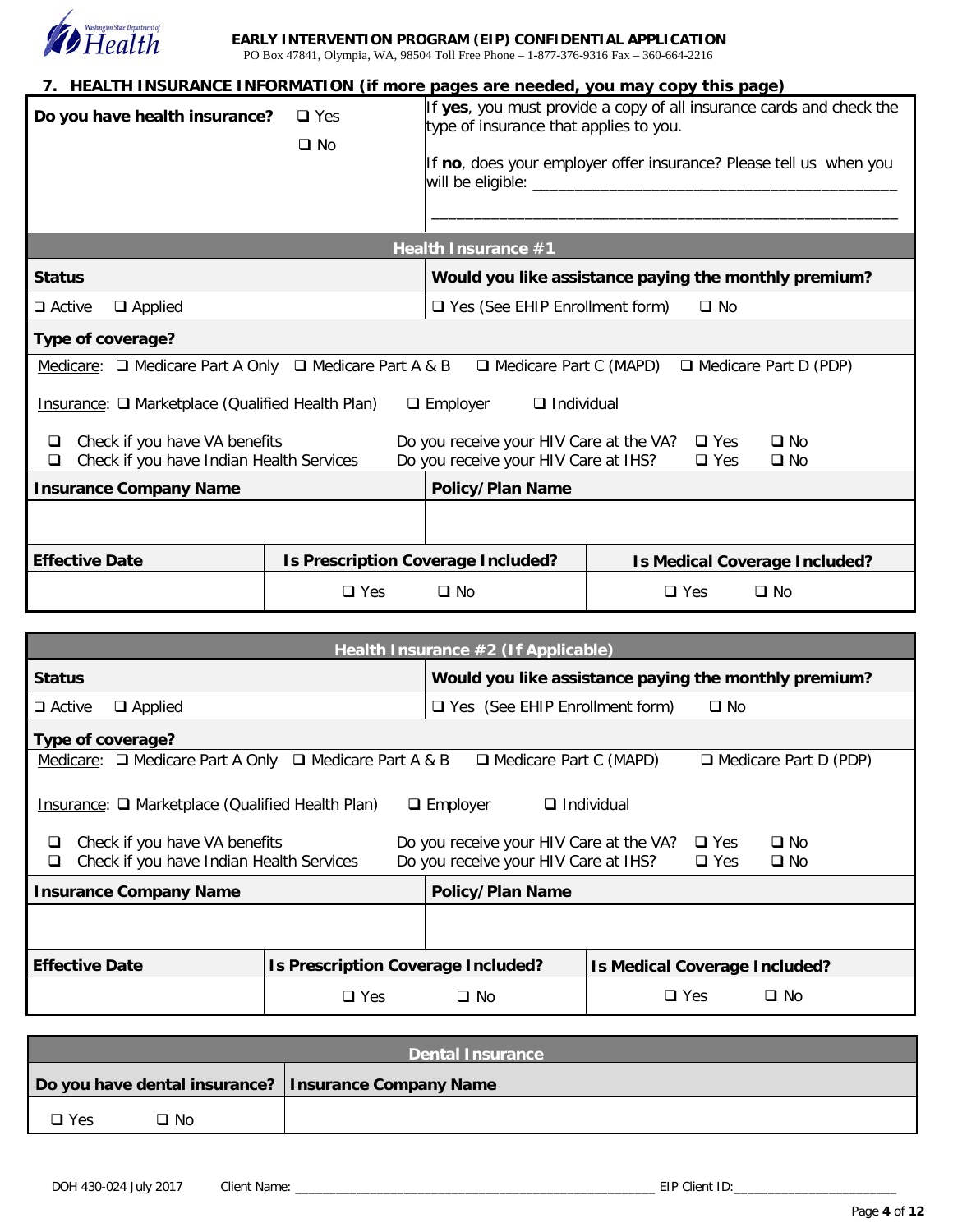

PO Box 47841, Olympia, WA, 98504 Toll Free Phone – 1-877-376-9316 Fax – 360-664-2216

#### **8. MEDICAL INFORMATION**

| Are you currently prescribed antiretrovirals? |                   | $\Box$ Yes<br>$\square$ No |                     |                 |
|-----------------------------------------------|-------------------|----------------------------|---------------------|-----------------|
| <b>HIV Care Physician</b>                     |                   |                            |                     |                 |
| <b>Last Name</b>                              | <b>First Name</b> |                            | <b>Phone Number</b> |                 |
|                                               |                   |                            |                     |                 |
| <b>Address</b>                                |                   | City                       | <b>State</b>        | <b>Zip Code</b> |
|                                               |                   |                            |                     |                 |
| <b>HIV Care Facility</b>                      |                   |                            |                     |                 |
| <b>Facility Name</b>                          |                   |                            | <b>Phone Number</b> |                 |
|                                               |                   |                            |                     |                 |
| <b>Address</b>                                |                   | City                       | <b>State</b>        | <b>Zip Code</b> |
|                                               |                   |                            |                     |                 |

## **9. AUTHORIZED REPRESENTATIVE INFORMATION**

|                          |                                   | for your authorized representative(s) is used to verify the person's identity when speaking about your coverage. | Please provide the following information for any person you would like us to talk to about your EIP coverage. The Date of Birth |
|--------------------------|-----------------------------------|------------------------------------------------------------------------------------------------------------------|---------------------------------------------------------------------------------------------------------------------------------|
|                          |                                   | <b>Authorized Representative #1</b>                                                                              |                                                                                                                                 |
| <b>Last Name</b>         |                                   | <b>First Name</b>                                                                                                |                                                                                                                                 |
|                          |                                   |                                                                                                                  |                                                                                                                                 |
| <b>Phone Number</b>      | Okay to contact?                  |                                                                                                                  | Date of Birth                                                                                                                   |
|                          | $\Box$ Yes                        | $\Box$ No                                                                                                        |                                                                                                                                 |
|                          |                                   | <b>Authorized Representative #2</b>                                                                              |                                                                                                                                 |
| <b>Last Name</b>         |                                   | <b>First Name</b>                                                                                                |                                                                                                                                 |
|                          |                                   |                                                                                                                  |                                                                                                                                 |
| <b>Phone Number</b>      | Date of Birth<br>Okay to contact? |                                                                                                                  |                                                                                                                                 |
|                          | $\Box$ Yes                        | $\Box$ No                                                                                                        |                                                                                                                                 |
|                          |                                   | <b>Authorized Representative #3</b>                                                                              |                                                                                                                                 |
| <b>Last Name</b>         |                                   | <b>First Name</b>                                                                                                |                                                                                                                                 |
|                          |                                   |                                                                                                                  |                                                                                                                                 |
| <b>Phone Number</b>      | Okay to contact?                  |                                                                                                                  | <b>Date of Birth</b>                                                                                                            |
|                          | $\Box$ Yes                        | $\Box$ No                                                                                                        |                                                                                                                                 |
|                          |                                   | <b>HIV Medical Case Manager</b>                                                                                  |                                                                                                                                 |
| <b>Case Manager Name</b> |                                   |                                                                                                                  |                                                                                                                                 |
|                          |                                   | <b>Agency</b>                                                                                                    |                                                                                                                                 |
|                          |                                   |                                                                                                                  |                                                                                                                                 |
| <b>Phone Number</b>      |                                   | <b>Email</b>                                                                                                     |                                                                                                                                 |
|                          |                                   |                                                                                                                  |                                                                                                                                 |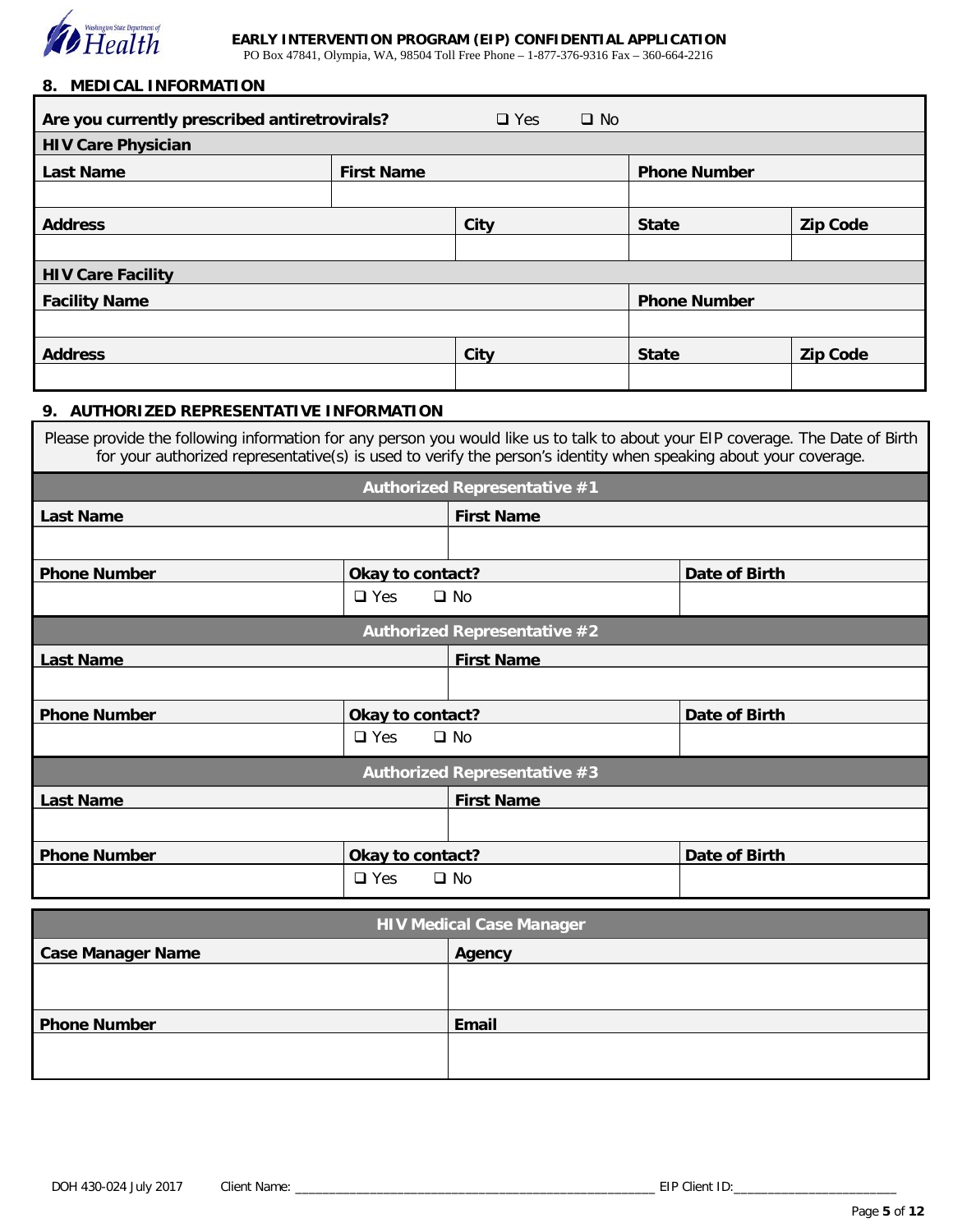

PO Box 47841, Olympia, WA, 98504 Toll Free Phone – 1-877-376-9316 Fax – 360-664-2216

#### **10. SIGNATURE PAGE: AGREEMENT, RELEASE OF INFORMATION AND ASSIGNMENT OF BENEFITS**

The following agencies coordinate and verify eligibility for all applicable services, as well as treatment and care coordination with other programs related to EIP. They all adhere to the same confidentiality requirements listed below:

- Pharmacy Benefits Manager/Ramsell Corporation Insurance Benefits Manager/Evergreen Health Insurance Program (EHIP)
- WA State Department of Employment Security (Income Verification Services) WA State Department of Social and Health Services (Medicaid Verification) • WA State Health Care Authority (Apple Health) • All EIP contracted Providers • System Software Vendor

#### By signing this document, I agree that I have read this application, certify that the information in this application is true and accurate to the best of my knowledge, and understand the following:

#### **I have the right to:**

- 1. Be treated with respect, consideration and honesty.
- 2. Receive services without discrimination on the basis of race, color, sex/gender, ethnicity, national origin, religion, age, class, or sexual orientation, as well as physical or mental ability.
- 3. Have my records be treated as confidential.
- 4. File an appeal about eligibility and coverage decisions.

#### **I have the responsibility to:**

- 1. Treat Department of Health staff and contracted service partners with respect, consideration and honesty.
- 2. Give correct, current, and complete information.
- 3. Respond to the Programs request(s) for information.
- 4. Reimburse the Program for any and all premium or benefit reimbursement payments that are paid to me in error during my enrollment.
- 5. Reimburse the Program if premiums are paid on my behalf for excess advance premium tax credit received as part of an Income Tax refund, if applicable. 6. File income tax forms, if applicable.
- 7. Update my income in the WA Healthplanfinder and with EIP if I have a Qualified Health Plan through WA Health Benefits Exchange.
- 8. Notify the Program, or have my Case Manager notify the Program, of any changes that affect my eligibility within 20 days. These changes include, but are not limited to: income, address, family size and health insurance coverage.
- 9. Apply for other services for which I may be eligible before I receive services from EIP.
- 10. Submit information regarding my continued eligibility for participation in the Program(s), including proof of income, proof of residency, availability of health insurance coverage, and an updated and signed version of this form with my recertification application every (6 months) as per Federal Guidelines.

#### **I understand that:**

- 1. The information requested on this application is for the purpose of determining my eligibility for state and federally funded services.
- 2. The funding is limited and may expire at any time without extended or alternate funds being available.
- 3. The Program will use other state and federal data systems as well as other information to verify the information I give them.
- 4. Upon approval, my eligibility will expire after six months. Before the conclusion of those six months, I will be required to reapply and provide updated eligibility information to continue receiving services.
- 5. I may have to pay a fee, called a cost share, to receive Program services.
- 6. If I am considered eligible for services, my information may be utilized by our contractual partners to provide Program services.
- 7. Eligibility approval does not mean I will receive or be enrolled in all available services. I understand each service may require additional information, and that I must provide this information for verification before enrollment into said services.
- 8. If I am approved for premium assistance:
	- a. I will need to select EHIP as my Sponsorship Representative for a Qualified Health Plan in the WA Healthplanfinder, if applicable. By selecting EHIP as my sponsor, I authorize EHIP to communicate and share information with the WA Healthplanfinder.
	- b. I must notify the Program & EHIP of any changes to my insurance coverage such as:
		- i. Receiving insurance from my job, Medicaid, Medicare, partner, spouse or other source(s).
		- ii. Receiving a premium statement, premium coupon or coupon book.
		- iii. Receiving a late premium notice, letter or phone call.
		- iv. Receiving a premium change notice or letter.
	- c. I give the Program & EHIP authorization to communicate and share information about my Qualified Health Plan (QHP), Healthcare for Workers with Disabilities (HWD), Medicare Part D (PDP) or Employer Sponsored Insurance (ESI) through myself, my parent(s), my partner, my spouse's employer.
	- d. I authorize and direct my health insurer to directly reimburse the Program for any unused premium payments should my insurance policy terminate or be cancelled for any reason, including but not limited to future ineligibility, voluntary termination, involuntary cancelation, termination by operation of law, or death.
	- e. If I want to revoke this authorization and terminate the agreement, I must do so in writing to both insurance benefits manager and the health plan administrator.

**Release of Information:** I give my permission for the program to share information from this application and from subsequent documentation obtained by the program with contracted partners, case managers, and the family/friends I listed in the Authorized Representative section of this application. I give this permission for one year and 60 days from the date I sign this authorization.

**Assignment of Benefits:** I hereby assign to the State of Washington Department of Health any right to drug or medical benefits to which I may be entitled under any other plan of assistance or insurance from any other liable third party. I consent to the assignment of these benefits to Washington State Department of Health and I understand that the Washington State Department of Health is entitled to repayment for incorrectly provided benefits or benefits to which a third party is liable.

\_\_\_\_\_\_\_\_\_\_\_\_\_\_\_\_\_\_\_\_\_\_\_\_\_\_\_\_\_\_\_\_\_\_\_\_\_\_\_\_\_\_\_\_\_\_\_\_\_\_\_\_\_\_\_\_\_\_\_\_\_\_ \_\_\_\_\_\_\_\_\_\_\_\_\_\_\_\_\_\_\_\_\_\_\_\_\_\_\_\_\_\_\_\_\_\_\_\_\_\_\_\_\_\_\_\_\_\_\_\_\_\_\_\_

Applicant or Legal Guardian Signature **Do Not Leave Blank** Today's Date (mm/dd/yyyy) **Do Not Leave Blank**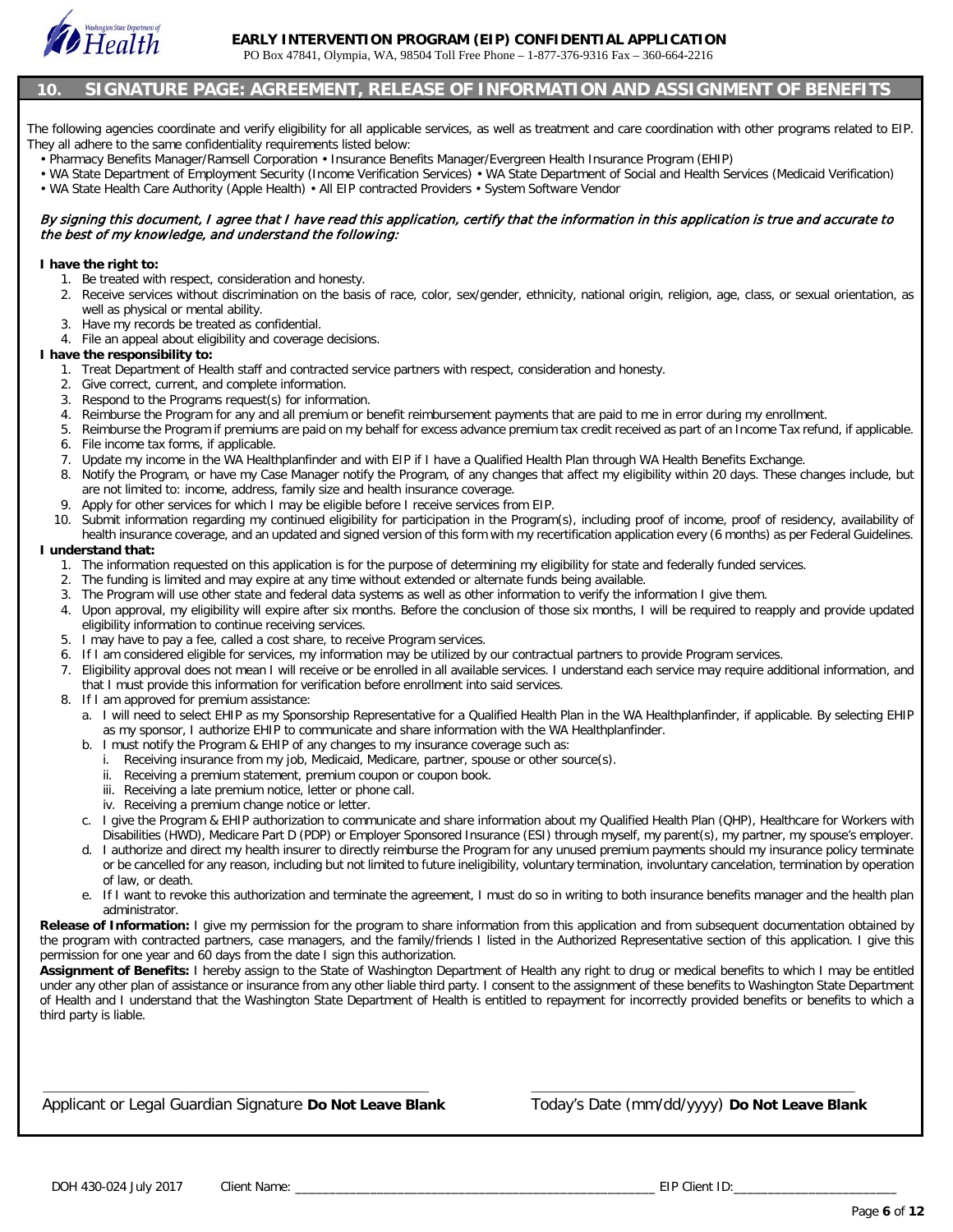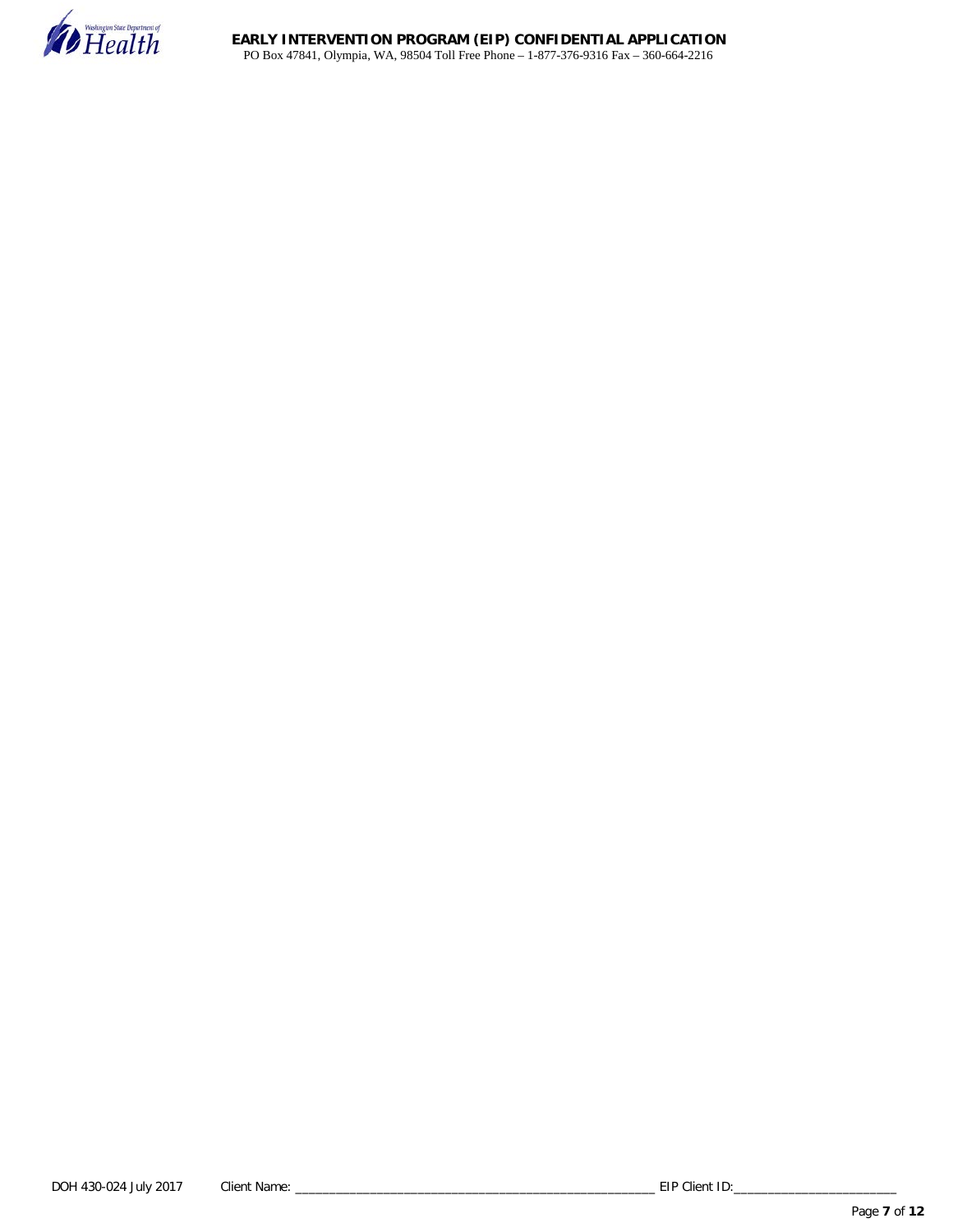

PO Box 47841, Olympia, WA, 98504 Toll Free Phone – 1-877-376-9316 Fax – 360-664-2216

#### **11. HIV & HEALTH STATUS INFORMATION**

EIP must confirm your HIV and health status in order to process your application. If you recently moved to Washington State would you like us to try and obtain this information from your previous state to verify HIV? If so, please tell us the state from which you moved \_

Otherwise the bottom of this section must be completed by your health care provider.

Please indicate if you have tested positive for Hepatitis C?  $\Box$  Yes  $\Box$  No  $\Box$  Yes  $\Box$  No  $\Box$  The S No  $\Box$  No  $\Box$  No  $\Box$  No  $\Box$  No  $\Box$  No  $\Box$  No  $\Box$  No  $\Box$  No  $\Box$  No  $\Box$  No  $\Box$  No  $\Box$  No  $\Box$  No  $\Box$  No

If so, would you like more information about medications that cure Hepatitis C?  $\Box$  Yes  $\Box$  No

| 0 N |  |
|-----|--|
| ОN  |  |

Please submit this form to us with this application or ask your health care provider to send it directly by mail or fax. You can call us at (877) 376-9316 if you have questions about this form.

 **Required Client Section – To Be Completed By The Client –** Signature and Date REQUIRED

| <b>Last Name</b>                                                                                                                                                                                                                                |  | <b>First Name</b>                        |                     |  |
|-------------------------------------------------------------------------------------------------------------------------------------------------------------------------------------------------------------------------------------------------|--|------------------------------------------|---------------------|--|
|                                                                                                                                                                                                                                                 |  |                                          |                     |  |
| <b>Applicant or Legal Guardian Signature</b>                                                                                                                                                                                                    |  | <b>Date of Birth</b>                     | <b>Today's Date</b> |  |
|                                                                                                                                                                                                                                                 |  |                                          |                     |  |
| I authorize my health care provider to release the information on this form to the Washington State Department                                                                                                                                  |  | of Health.                               |                     |  |
| Required Health Care Provider Section - To Be Completed By The Health Care Provider                                                                                                                                                             |  |                                          |                     |  |
| Please answer the following questions about the patient:                                                                                                                                                                                        |  |                                          |                     |  |
| $HIV + (Lab confirmed)$                                                                                                                                                                                                                         |  | <b>Date of Test</b>                      |                     |  |
| $\Box$ Yes<br>$\square$ No                                                                                                                                                                                                                      |  |                                          |                     |  |
| Has ART been prescribed?                                                                                                                                                                                                                        |  | <b>Date ART Prescribed</b>               |                     |  |
| $\square$ Yes<br>$\square$ No                                                                                                                                                                                                                   |  |                                          |                     |  |
| Health Care Provider Signature - By signing below, you:                                                                                                                                                                                         |  |                                          |                     |  |
| . Declare that you are the health care provider for the patient named above.<br>• Confirm that you have evidence of the patient's HIV status.<br>• Certify the information on this form is accurate and complete to the best of your knowledge. |  |                                          |                     |  |
| <b>Signature and Date Required</b>                                                                                                                                                                                                              |  |                                          |                     |  |
| <b>Health Care Provider Signature</b>                                                                                                                                                                                                           |  | Health Care Provider - Please Print Name | <b>Today's Date</b> |  |
|                                                                                                                                                                                                                                                 |  |                                          |                     |  |
|                                                                                                                                                                                                                                                 |  | Submit this document to EIP              |                     |  |

# **Mail: EIP PO Box 47841 Olympia, WA 98504**

or

**Confidential Fax: 360-664-2216**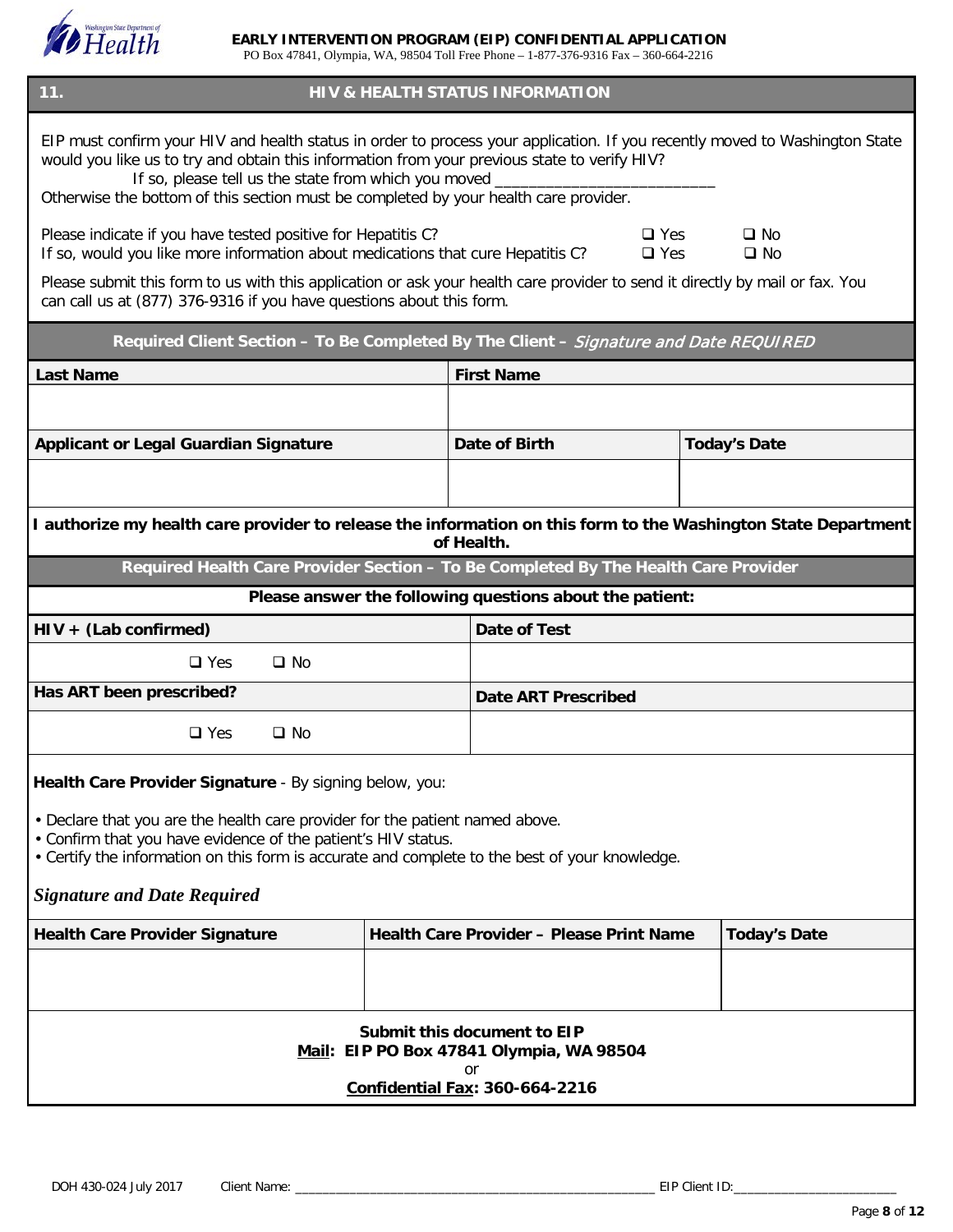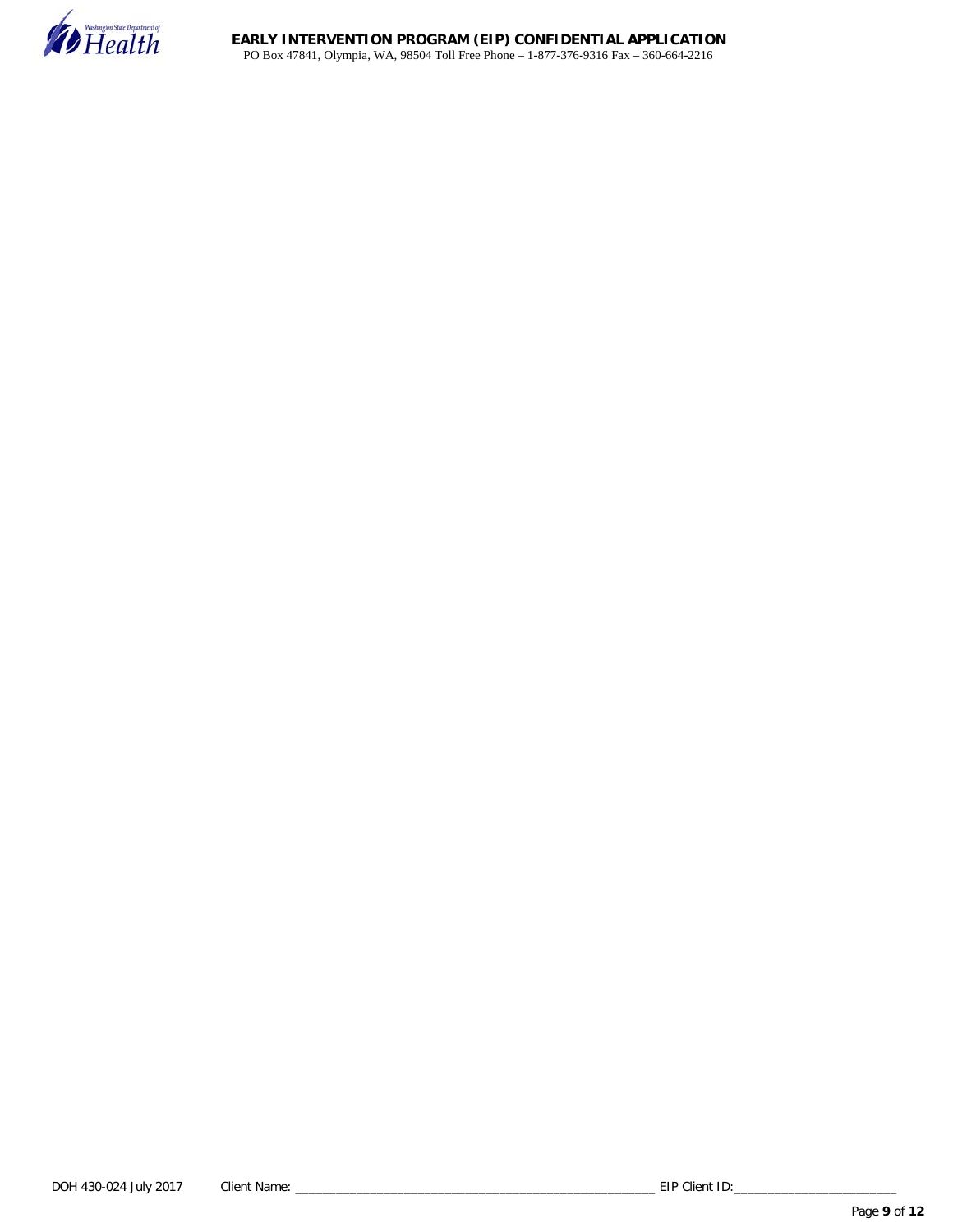

PO Box 47841, Olympia, WA, 98504 Toll Free Phone – 1-877-376-9316 Fax – 360-664-2216

**12. EHIP ENROLLMENT – INSURANCE PREMIUM ASSISTANCE**

| EIP is contracted with an Insurance Benefit Manager, Evergreen Health Insurance Program (EHIP) to assist our clients with<br>enrollment into insurance and paying premiums. Complete this form ONLY if you need assistance enrolling into insurance or<br>want the EHIP to pay your insurance premiums.                                                                 |                          |                           |              |                              |  |
|-------------------------------------------------------------------------------------------------------------------------------------------------------------------------------------------------------------------------------------------------------------------------------------------------------------------------------------------------------------------------|--------------------------|---------------------------|--------------|------------------------------|--|
| <b>Last Name</b>                                                                                                                                                                                                                                                                                                                                                        |                          | <b>First Name</b>         |              | M.I.                         |  |
|                                                                                                                                                                                                                                                                                                                                                                         |                          |                           |              |                              |  |
| EIP Client ID (if known):                                                                                                                                                                                                                                                                                                                                               |                          | <b>Date of Birth</b>      |              |                              |  |
|                                                                                                                                                                                                                                                                                                                                                                         |                          |                           |              |                              |  |
| Have you used tobacco products in the last 6 months?                                                                                                                                                                                                                                                                                                                    | $\Box$ Yes               | $\Box$ No                 |              |                              |  |
| □ Check here if you do not have insurance yet and need assistance with enrollment and payment.<br>Please proceed to the required sections on the next page.                                                                                                                                                                                                             |                          |                           |              |                              |  |
| If you are already enrolled in insurance, please provide the information below for the plan<br>you want EHIP to pay for:                                                                                                                                                                                                                                                |                          |                           |              |                              |  |
| <b>Insurance Company</b>                                                                                                                                                                                                                                                                                                                                                |                          | <b>Plan Name</b>          |              |                              |  |
|                                                                                                                                                                                                                                                                                                                                                                         |                          |                           |              |                              |  |
| What type of insurance plan is this?<br>Medicare Prescription Drug Plan (PDP)<br>Group / Employer Sponsored Insurance (ESI)<br>Medicare Advantage Prescription Drug Plan (MA-PD)<br>Healthcare for Workers with Disabilities (HWD)<br>Individual Plan (Outside the Exchange)<br><b>Active COBRA Plan</b><br>Qualified Health Plan in the Exchange (QHP)<br>I don't know |                          |                           |              |                              |  |
| Who are the premium checks made out to?                                                                                                                                                                                                                                                                                                                                 |                          | <b>Your Policy Number</b> |              |                              |  |
|                                                                                                                                                                                                                                                                                                                                                                         |                          |                           |              |                              |  |
| <b>Mailing Address (for premium)</b>                                                                                                                                                                                                                                                                                                                                    |                          | City                      | <b>State</b> | Zip                          |  |
|                                                                                                                                                                                                                                                                                                                                                                         |                          |                           |              |                              |  |
| <b>Company Telephone Number</b>                                                                                                                                                                                                                                                                                                                                         |                          | <b>Contact Person</b>     |              |                              |  |
|                                                                                                                                                                                                                                                                                                                                                                         |                          |                           |              |                              |  |
| <b>Monthly Premium Amount</b>                                                                                                                                                                                                                                                                                                                                           | <b>Annual Deductible</b> |                           |              | <b>Next Premium Due Date</b> |  |
|                                                                                                                                                                                                                                                                                                                                                                         |                          |                           |              |                              |  |
| This Plan Has:<br>$\Box$ Dental Benefits<br>$\Box$ Vision Benefits<br>□ No Dental or Vision Benefits                                                                                                                                                                                                                                                                    |                          |                           |              |                              |  |
| Please complete the Required Authorization on the next page                                                                                                                                                                                                                                                                                                             |                          |                           |              |                              |  |
| <b>Contact Information for EHIP</b><br>Main Line 206-323-2834 Toll Free 1-800-945-4256 ehip@ehip.org Fax 206-323-0158                                                                                                                                                                                                                                                   |                          |                           |              |                              |  |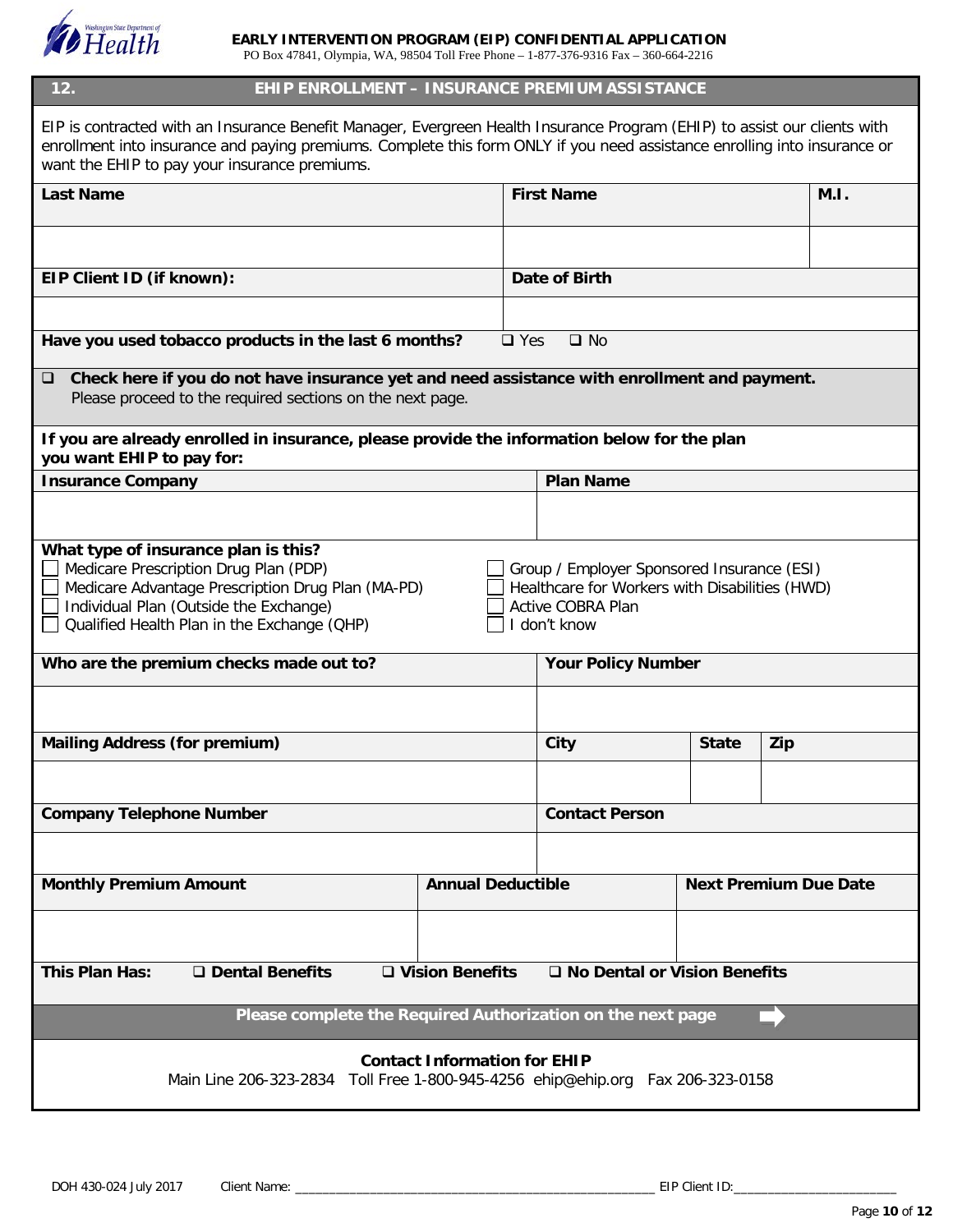

PO Box 47841, Olympia, WA, 98504 Toll Free Phone – 1-877-376-9316 Fax – 360-664-2216

| Authorization to Obtain Insurance Information (REQUIRED)  |                                                                                                                                                                                                                                                                                                                                                                                                                                                                                                                                                                                                                                                                                                              |               |  |  |
|-----------------------------------------------------------|--------------------------------------------------------------------------------------------------------------------------------------------------------------------------------------------------------------------------------------------------------------------------------------------------------------------------------------------------------------------------------------------------------------------------------------------------------------------------------------------------------------------------------------------------------------------------------------------------------------------------------------------------------------------------------------------------------------|---------------|--|--|
| <b>Last Name</b>                                          | <b>First Name</b>                                                                                                                                                                                                                                                                                                                                                                                                                                                                                                                                                                                                                                                                                            | Date of Birth |  |  |
|                                                           |                                                                                                                                                                                                                                                                                                                                                                                                                                                                                                                                                                                                                                                                                                              |               |  |  |
| <b>Social Security Number or</b><br><b>Subscriber ID:</b> | Name of Insurance Company / COBRA Administrator / Employer that<br>Evergreen will be paying ("Insurer")                                                                                                                                                                                                                                                                                                                                                                                                                                                                                                                                                                                                      |               |  |  |
|                                                           |                                                                                                                                                                                                                                                                                                                                                                                                                                                                                                                                                                                                                                                                                                              |               |  |  |
|                                                           | Release of Information: I authorize the Insurer named above, and its health plan administrator(s), to discuss or release Personal Health<br>Information (PHI) or Personal Financial Information (PFI) to the Evergreen Health Insurance Program ("EHIP") for the limited purpose of<br>making or coordinating payment for my health plan benefits, and verifying eligibility for EHIP's services. I understand that Insurer may<br>disclose PHI or PFI regarding the following information: eligibility, billing, payment status, benefits, claims, and/or medical information used<br>to make payment decisions, providers, appeals, and complaints about my health insurance coverage through the Insurer. |               |  |  |

I also understand that PHI and PFI disclosed to EHIP may no longer be protected by federal privacy laws, and may be subject to redisclosure by EHIP, subject to the conditions of any authorization I have given to EHIP.

Your rights with respect to this Authorization:

- You are not required to sign this authorization in order to receive health care benefits from the Insurer, but **if you do not provide this authorization to EHIP, it may not be able to pay premiums on your behalf**.
- You may revoke this authorization at any time by notifying EHIP and the Insurer, but the revocation will not apply to actions that the Insurer has already taken based on your authorization. After such revocation you will no longer be eligible for EHIP services. Your revocation must be in writing and signed by you.
- You have the right to inspect and copy the protected health information covered by this authorization.
- This authorization will remain in effect until 6 months after termination of benefits under the Insurer, unless earlier revoked.

Signature and Authorization. I, the undersigned, do hereby swear that I am the above-mentioned Client, or an authorized legal representative of the above-mentioned Client. I have read and understand the content of this Authorization Form. My signed authorization is voluntary and I acknowledge that the information released may include protected and individually identifiable information about me.<br>
Signature of Client / Legal Penresentative [10031's Date] **Signature of Client / Legal Representative** 

| Signature or Chent / Legar Representative   | TUUD 3 DATE                                   |
|---------------------------------------------|-----------------------------------------------|
|                                             |                                               |
|                                             |                                               |
| <b>Printed Name of Legal Representative</b> | Legal Representative's Relationship to Client |
|                                             |                                               |
|                                             |                                               |

## **Authorization for Evergreen Health Insurance Program (EHIP) to Provide Services (REQUIRED)**

While I am eligible and enrolled for premium assistance from EHIP, I agree to allow EHIP to make insurance premium payments to my insurance company / COBRA Administrator / Employer ("Insurer") on my behalf, and to provide any necessary updates to Insurer about my coverage or eligibility (for example, if I move, EHIP may notify the Insurer of my new address and request that the Insurer update their records).

I understand that if I lose my eligibility to receive services from EHIP (for example, because I no longer reside in Washington State), EHIP will notify the Insurer that EHIP will no longer be making premium payments on my behalf, and provide the reason for the discontinuation. **I understand that the Insurer may discontinue my health insurance coverage when it receives this notice.** 

If EHIP has stopped making premium payments on my behalf because I lost eligibility, and I later become eligible again for premium assistance, I authorize EHIP to resume payment, and, if necessary, to request that the Insurer reinstate my health insurance coverage. I understand that reinstatement is subject to the Insurer's policies, and that it might be necessary for me to reapply to the insurer in order to resume coverage.

| Signature of Client / Legal Representative  | <b>Today's Date</b>                           |
|---------------------------------------------|-----------------------------------------------|
|                                             |                                               |
|                                             |                                               |
| <b>Printed Name of Legal Representative</b> | Legal Representative's Relationship to Client |
|                                             |                                               |
|                                             |                                               |